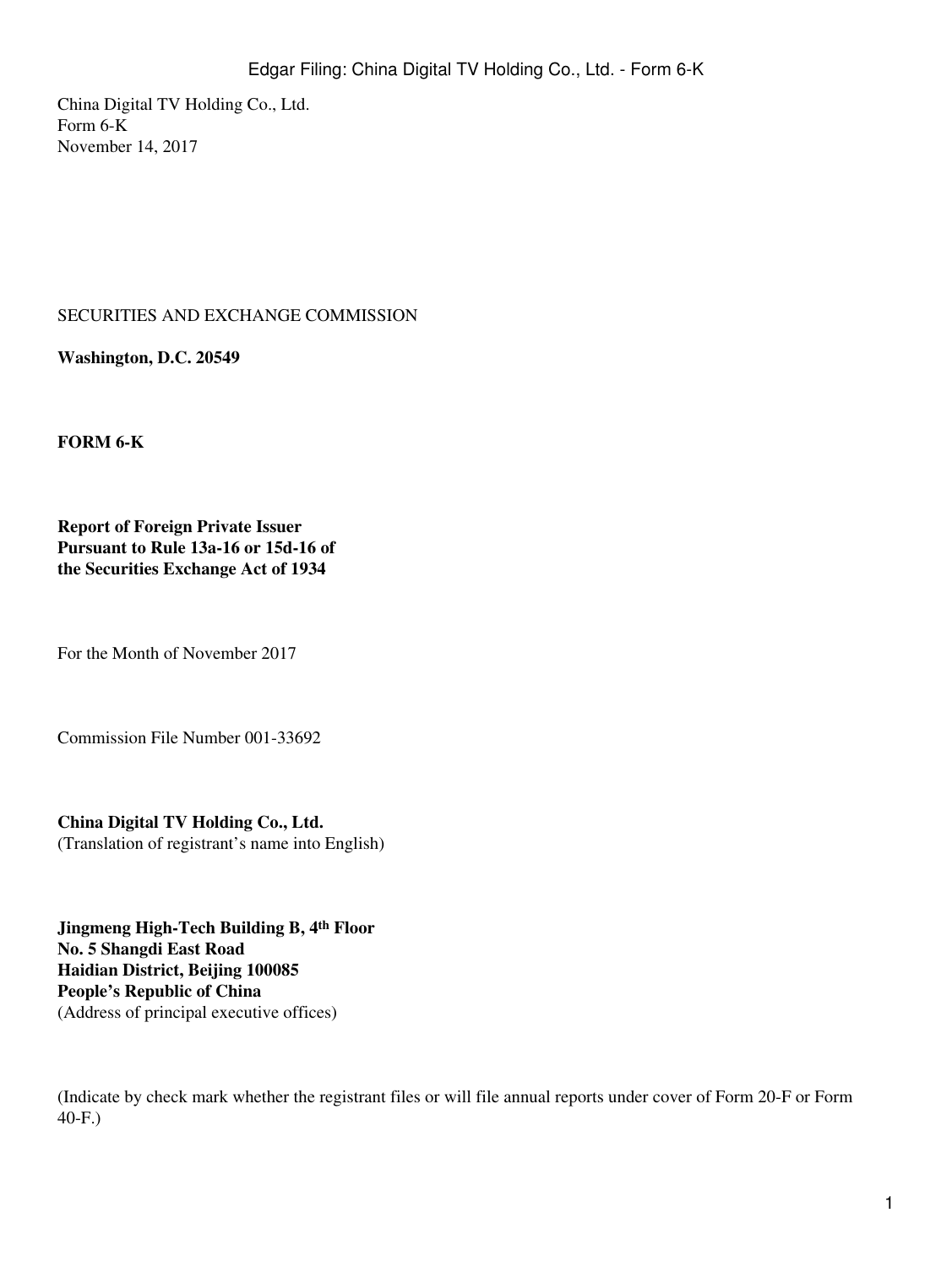Form  $20-Fx$  Form  $40-F$  "

(Indicate by check mark if the registrant is submitting the Form 6-K in paper as permitted by Regulation S-T Rule  $101(b)(1):$ 

(Indicate by check mark if the registrant is submitting the Form 6-K in paper as permitted by Regulation S-T Rule 101(b)(7): \_\_\_)

(Indicate by check mark whether by furnishing the information contained in this Form, the registrant is also thereby furnishing the information to the Commission pursuant to Rule 12g3-2(b) under the Securities Exchange Act of 1934.)

Yes <sup>"</sup> No x

(If "Yes" is marked, indicate below the file number assigned to the registrant in connection with Rule  $12g3-2(b):82-$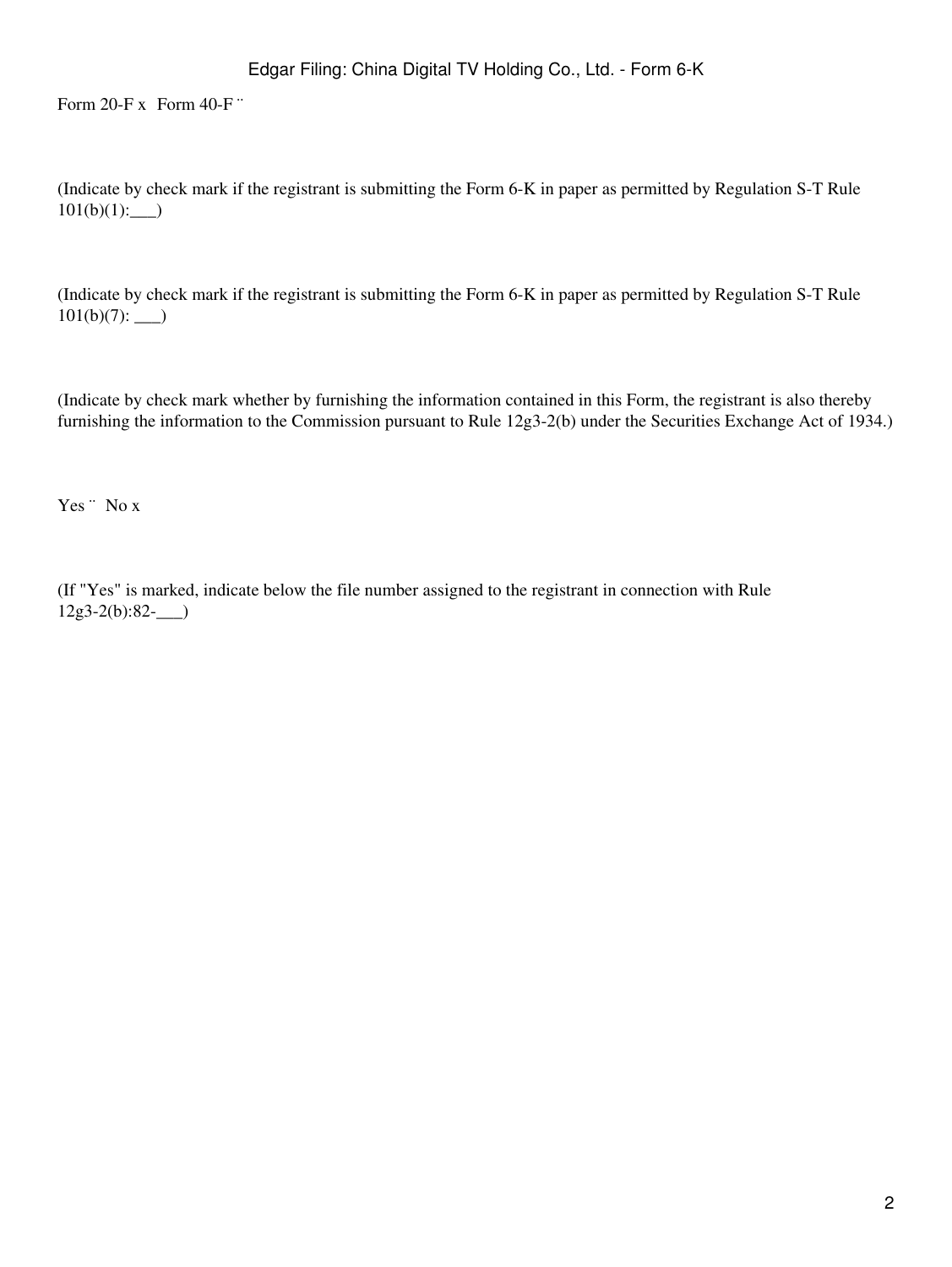## **EXHIBITS**

Exhibit Number Page

99.1Press release, dated November 14, 2017 4